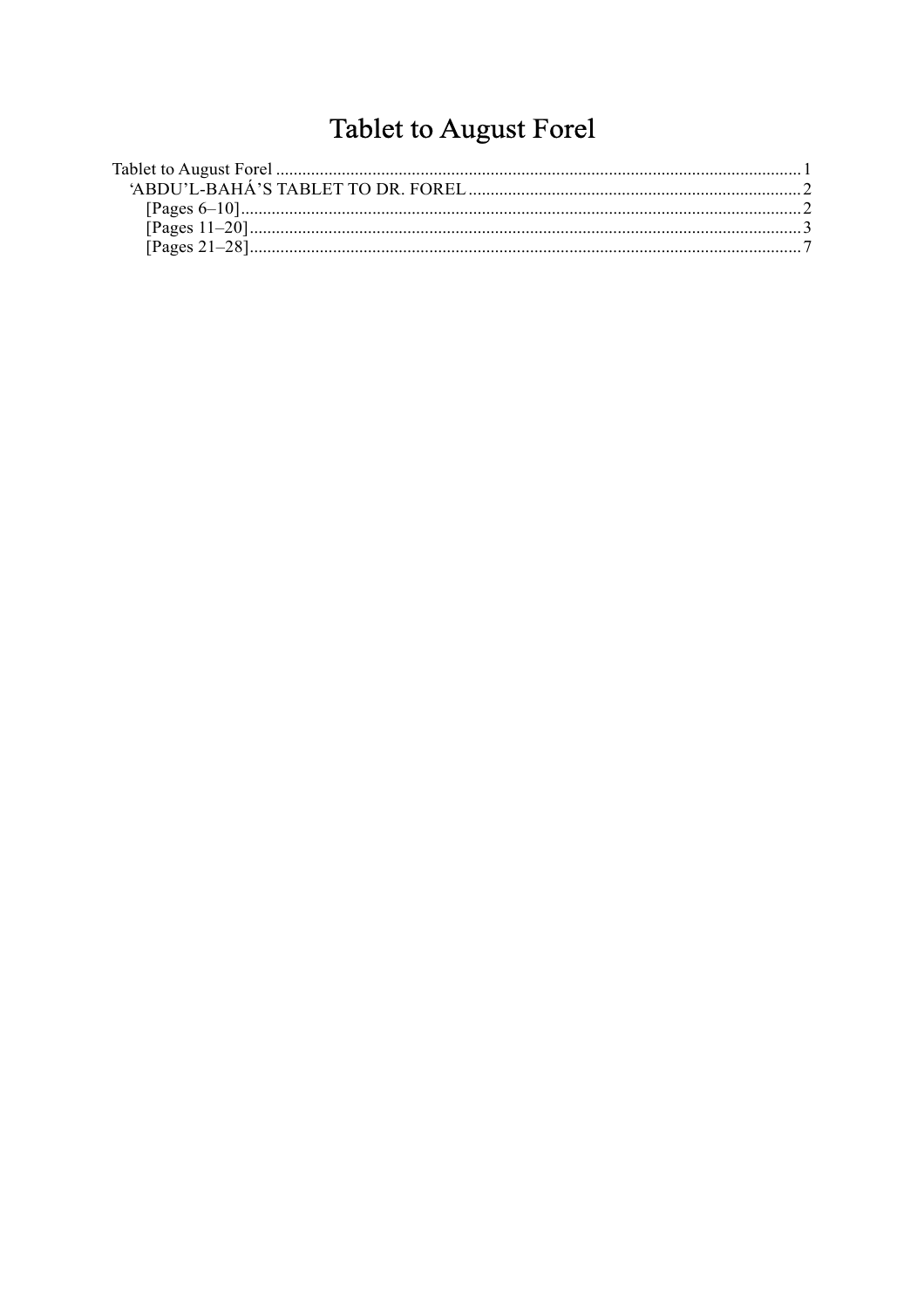## 'ABDU'L-BAHÁ'S TABLET TO DR. FOREL

### [Pages 6–10]

\*

O revered personage, lover of truth! Thy letter dated 28 July 1921† hath been received. The contents thereof were most pleasing and indicated that, praised be the Lord, thou art as yet young, and searchest after truth, that thy power of thought is strong and the discoveries of thy mind manifest.

Numerous copies of the epistle I had written to Dr. F. are spread far and wide and every one knoweth that it hath been revealed in the year 1910. Apart from this, numerous epistles have been written before the war upon the same theme, and reference, too, hath been made to these questions in the Journal of the San Francisco University, the date whereof is known beyond any doubt.‡ In like manner have the philosophers of broad vision praised highly the discourse eloquently delivered in the above-named University.<sup>§</sup> A copy of that paper is thus enclosed and forwarded. Thy works are no doubt of great benefit, and if published, send us a copy of each.

By materialists, whose belief with regard to Divinity hath been explained, is not meant philosophers in general, but rather that group of materialists of narrow vision who worship that which is sensed, who depend upon the five senses only, and whose criterion of knowledge is limited to that which can be perceived by the senses. All that can be sensed is to them real, whilst whatever falleth not under the power of the senses is either unreal or doubtful. The existence of the Deity they regard as wholly doubtful.

It is as thou hast written, not philosophers in general but narrow-minded materialists that are meant. As to deistic philosophers, such as Socrates, Plato and Aristotle, they are indeed worthy of esteem and of the highest praise, for they have rendered distinguished services to mankind. In like manner we regard the materialistic, accomplished, moderate philosophers, who have been of service (to mankind).

We regard knowledge and wisdom as the foundation of the progress of mankind, and extol philosophers who are endowed with broad vision. Peruse carefully the San Francisco University Journal that the truth may be revealed to thee.

Now concerning mental faculties, they are in truth of the inherent properties of the soul, even as the radiation of light is the essential property of the sun. The rays of the sun are renewed but the sun itself is ever the same and unchanged. Consider how the human intellect develops and weakens, and may at times come to naught, whereas the soul changeth not. For the mind to manifest itself, the human body must be whole; and a sound mind cannot be but in a sound body, whereas the soul dependeth not upon the body. It is through the power of the soul that

 <sup>\*</sup> Original Persian text first published Cairo 1922. This translation taken from The Bahá'í World, Vol. XV, pp. 37–43.<br>Liabdu?LPe

<sup>&#</sup>x27;Abdu'l-Bahá is obviously referring to the letter from Forel translated above and dated 28 December 1920. ‡ 'Abdu'l-Bahá refers to His talk at Stanford University, Palo Alto, California, in 1912, which was published in the local newspaper and is also included in the collection of His talks in America, entitled The Promulgation of Universal Peace.

<sup>§</sup> There 'Abdu'l-Bahá distinguishes the materialistic and empirical philosophy of the modern West from the standard rationalistic philosophy of the Greeks and Persians, and highlights the difference between theories of the essence of nature and of the origin of man.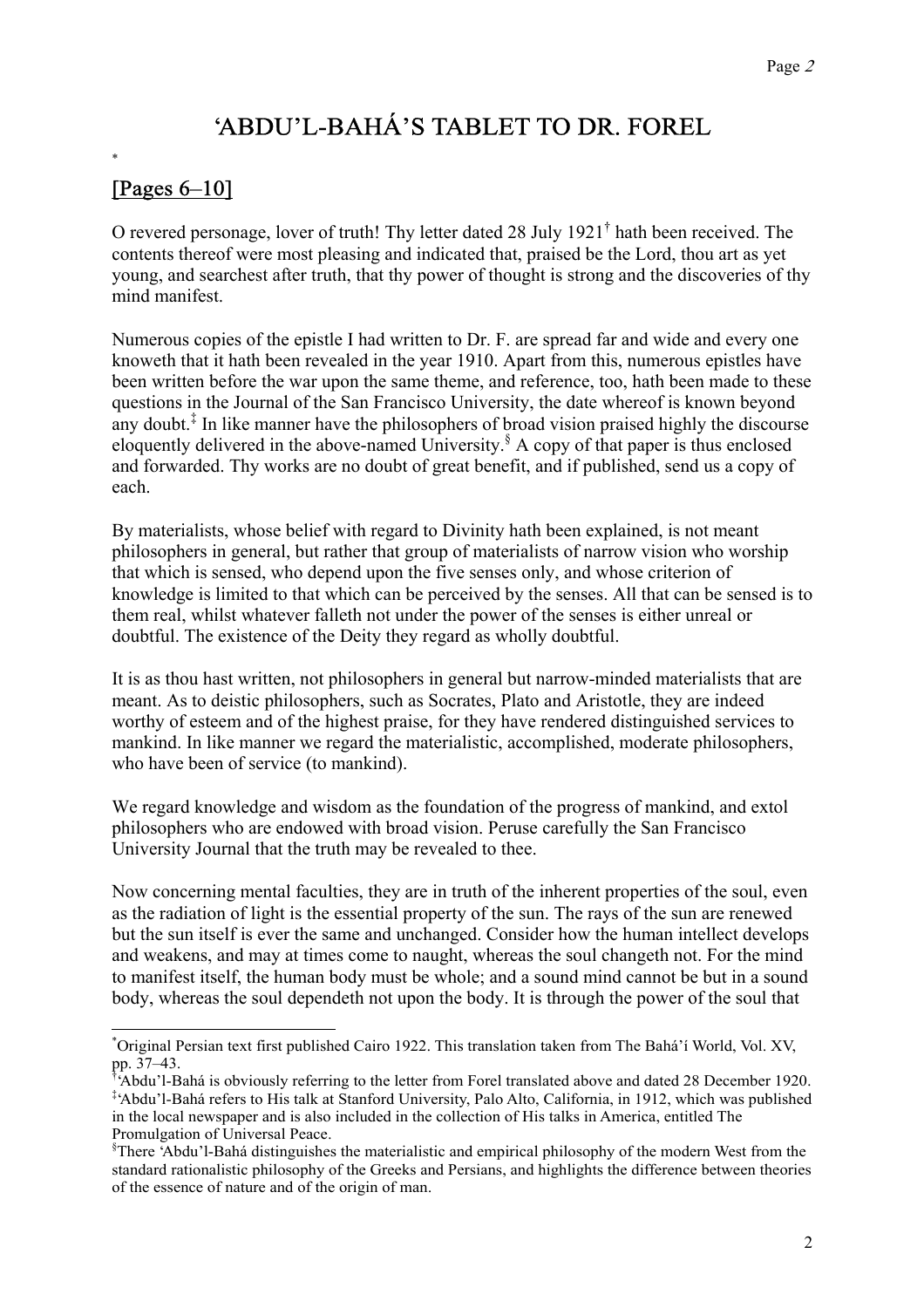the mind comprehendeth, imagineth and exerteth its influence, whilst the soul is a power that is free. The mind comprehendeth the abstract by the aid of the concrete, but the soul hath limitless manifestations of its own. The mind is circumscribed, the soul limitless. It is by the aid of such senses as those of sight, hearing, taste, smell and touch, that the mind comprehendeth, whereas the soul is free from all agencies. The soul as thou observest, whether it be in sleep or waking, is in motion and ever active. Possibly it may, whilst in a dream, unravel an intricate problem, incapable of solution in the waking state. The mind, moreover, understandeth not whilst the senses have ceased to function, and in the embryonic stage and in early infancy the reasoning power is totally absent, whereas the soul is ever endowed with full strength. In short, the proofs are many that go to show that despite the loss of reason, the power of the soul would still continue to exist. The spirit however possesseth various grades and stations.

As to the existence of spirit in the mineral: it is indubitable that minerals are endowed with a spirit and life according to the requirements of that stage. This unknown secret, too, hath become known unto the materialists who now maintain that all beings are endowed with life, even as He saith in the Qur'án, 'All things are living'.

In the vegetable world, too, there is the power of growth, and that power of growth is the spirit. In the animal world there is the sense of feeling, but in the human world there is an allembracing power. In all the preceding stages the power of reason is absent, but the soul existeth and revealeth itself. The sense of feeling understandeth not the soul, whereas the reasoning power of the mind proveth the existence thereof.

In like manner the mind proveth the existence of an unseen Reality that embraceth all beings, and that existeth and revealeth itself in all stages, the essence whereof is beyond the grasp of the mind. Thus the mineral world understandeth neither the nature nor the perfections of the vegetable world; the vegetable world understandeth not the nature of the animal world, neither the animal world the nature of the reality of man that discovereth and embraceth all things.

The animal is the captive of nature and cannot transgress the rules and laws thereof. In man, however, there is a discovering power that transcendeth the world of nature and controlleth and interfereth with the laws thereof. For instance, all minerals, plants and animals are captives of nature. The sun itself with all its majesty is so subservient to nature that it hath no will of its own and cannot deviate a hair's-breadth from the laws thereof. In like manner all other beings, whether of the mineral, the vegetable or the animal world, cannot deviate from the laws of nature, nay, all are the slaves thereof. Man, however, though in body the captive of nature is yet free in his mind and soul, and hath the mastery over nature.

Consider: according to the law of nature man liveth, moveth and hath his being on earth, yet his soul and mind interfere with the laws thereof, and

#### [Pages 11–20]

even as the bird he flieth in the air, saileth speedily upon the seas and as the fish soundeth the deep and discovereth the things therein. Verily this is a grievous defeat inflicted upon the laws of nature.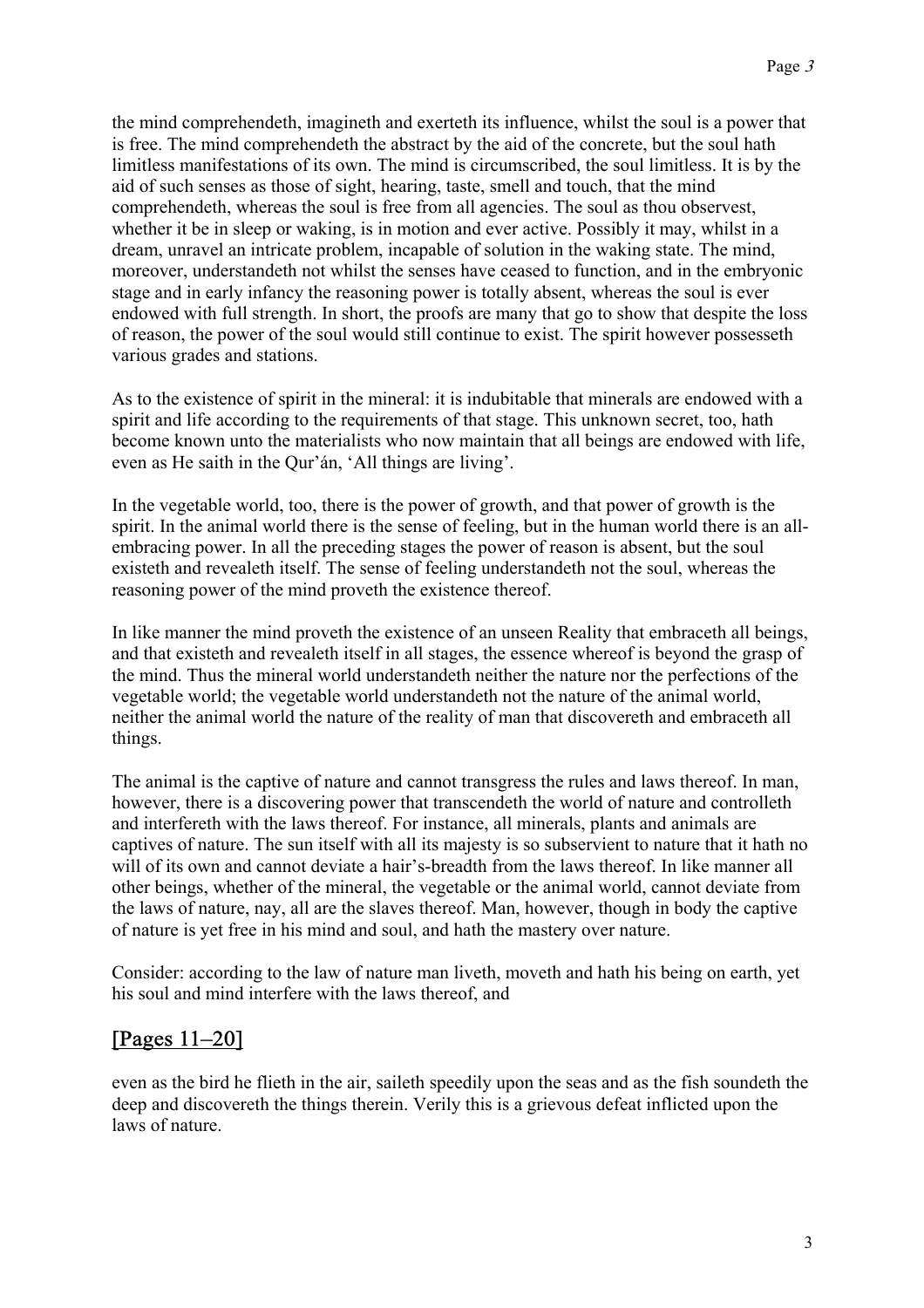So is the power of electrical energy: this unruly violent force that cleaveth mountains is yet imprisoned by man within a globe! This is manifestly interfering with the laws of nature. Likewise man discovereth those hidden secrets of nature that in conformity with the laws thereof must remain concealed, and transfereth them from the invisible plane to the visible. This, too, is interfering with the law of nature. In the same manner he discovereth the inherent properties of things that are the secrets of nature. Also he bringeth to light the past events that have been lost to memory, and foreseeth by his power of induction future happenings that are as yet unknown. Furthermore, communication and discovery are limited by the laws of nature to short distances, whereas man, through that inner power of his that discovereth the reality of all things, connecteth the East with the West. This, too, is interfering with the laws of nature. Similarly, according to the law of nature all shadows are fleeting, whereas man fixeth them upon the plate, and this, too, is interference with a law of nature. Ponder and reflect: all sciences, arts, crafts, inventions and discoveries, have been once the secrets of nature and in conformity with the laws thereof must remain hidden; yet man through his discovering power interfereth with the laws of nature and transfereth these hidden secrets from the invisible to the visible plane. This again is interfering with the laws of nature.

In fine, that inner faculty in man, unseen of the eye, wresteth the sword from the hands of nature, and giveth it a grievous blow. All other beings, however great, are bereft of such perfections. Man hath the powers of will and understanding, but nature hath them not. Nature is constrained, man is free. Nature is bereft of understanding, man understandeth. Nature is unaware of past events, but man is aware of them. Nature forecasteth not the future; man by his discerning power seeth that which is to come. Nature hath no consciousness of itself, man knoweth about all things.

Should any one suppose that man is but a part of the world of nature, and he being endowed with these perfections, these being but manifestations of the world of nature, and thus nature is the originator of these perfections and is not deprived therefrom, to him we make reply and say: the part dependeth upon the whole; the part cannot possess perfections whereof the whole is deprived.

By nature is meant those inherent properties and necessary relations derived from the realities of things. And these realities of things, though in the utmost diversity, are yet intimately connected one with the other. For these diverse realities an all-unifying agency is needed that shall link them all one to the other. For instance, the various organs and members, the parts and elements, that constitute the body of man, though at variance, are yet all connected one with the other by that all-unifying agency known as the human soul, that causeth them to function in perfect harmony and with absolute regularity, thus making the continuation of life possible. The human body, however, is utterly unconscious of that all-unifying agency, and yet acteth with regularity and dischargeth its functions according to its will.

Now concerning philosophers, they are of two schools. Thus Socrates the wise believed in the unity of God and the existence of the soul after death; as his opinion was contrary to that of the narrow-minded people of his time, that divine sage was poisoned by them. All divine philosophers and men of wisdom and understanding, when observing these endless beings, have considered that in this great and infinite universe all things end in the mineral kingdom, that the outcome of the mineral kingdom is the vegetable kingdom, the outcome of the vegetable kingdom is the animal kingdom and the outcome of the animal kingdom the world of man. The consummation of this limitless universe with all its grandeur and glory hath been man himself, who in this world of being toileth and suffereth for a time, with divers ills and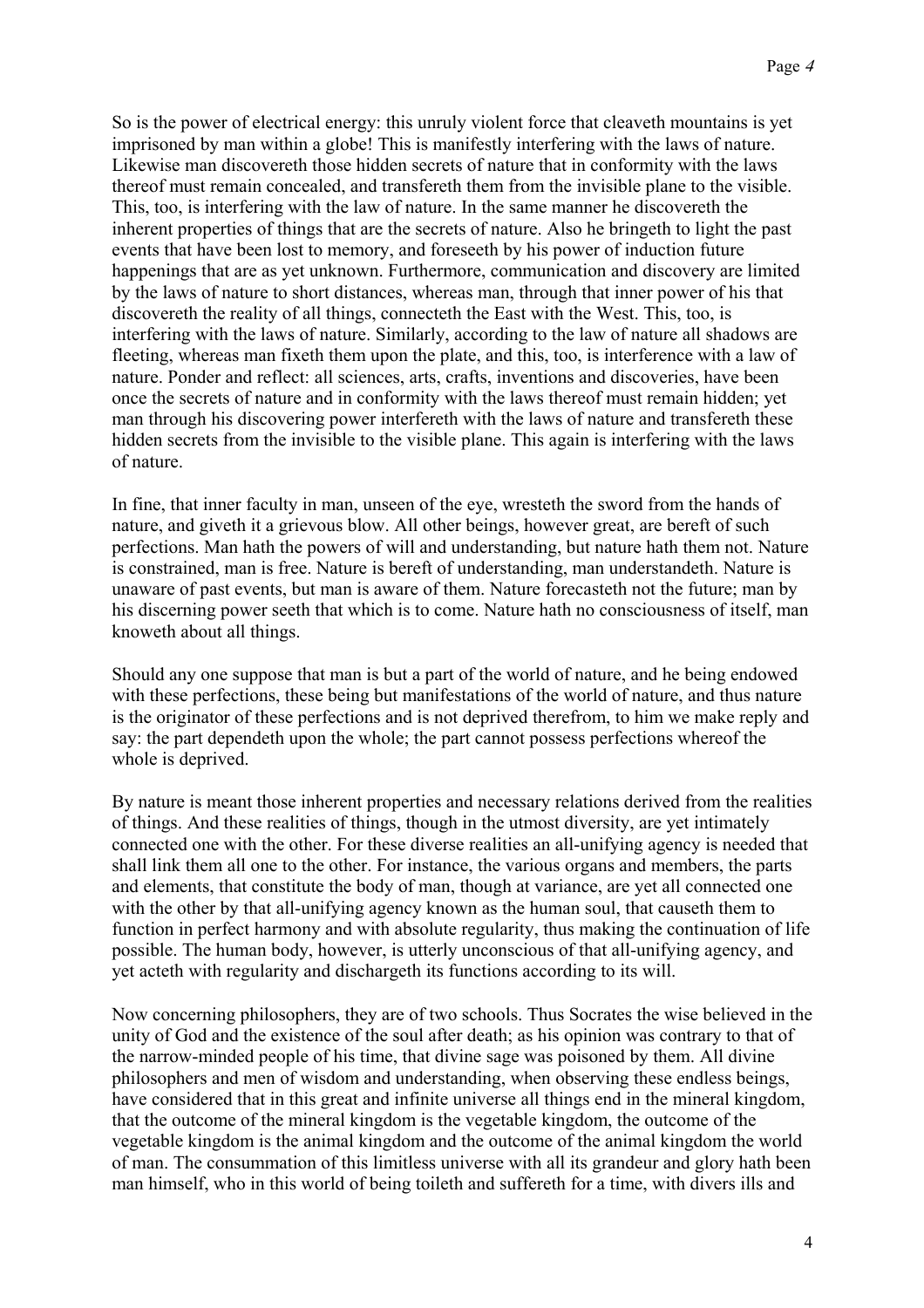pains, and ultimately disintegrates, leaving no trace and no fruit after him. Were it so, there is no doubt that this infinite universe with all its perfections has ended in sham and delusion with no result, no fruit, no permanence and no effect. It would be utterly without meaning. They were thus convinced that such is not the case, that this Great Workshop with all its power, its bewildering magnificence and endless perfections, cannot eventually come to naught. That still another life should exist is thus certain, and, just as the vegetable kingdom is unaware of the world of man, so we, too, know not of the Great Life hereafter that followeth the life of man here below. Our non-comprehension of that life, however, is no proof of its non-existence. The mineral world, for instance, is utterly unaware of the world of man and cannot comprehend it, but the ignorance of a thing is no proof of its non-existence. Numerous and conclusive proofs exist that go to show that this infinite world cannot end with this human life.

Now concerning the Essence of Divinity: in truth it is on no account determined by anything apart from its own nature, and can in no wise be comprehended. For whatsoever can be conceived by man is a reality that hath limitations and is not unlimited; it is circumscribed, not all-embracing. It can be comprehended by man, and is controlled by him. Similarly it is certain that all human conceptions are contingent, not absolute; that they have a mental existence, not a material one. Moreover, differentiation of stages in the contingent world is an obstacle to understanding. How then can the contingent conceive the Reality of the absolute? As previously mentioned, differentiation of stages in the contingent plane is an obstacle to understanding. Minerals, plants and animals are bereft of the mental faculties of man that discover the realities of all things, but man himself comprehendeth all the stages beneath him. Every superior stage comprehendeth that which is inferior and discovereth the reality thereof, but the inferior one is unaware of that which is superior and cannot comprehend it. Thus man cannot grasp the Essence of Divinity, but can, by his reasoning power, by observation, by his intuitive faculties and the revealing power of his faith, believe in God, discover the bounties of His Grace. He becometh certain that though the Divine Essence is unseen of the eye, and the existence of the Deity is intangible, yet conclusive spiritual proofs assert the existence of that unseen Reality. The Divine Essence as it is in itself is however beyond all description. For instance, the nature of ether is unknown, but that it existeth is certain by the effects it produceth, heat, light and electricity being the waves thereof. By these waves the existence of ether is thus proven. And as we consider the outpourings of Divine Grace we are assured of the existence of God. For instance, we observe that the existence of beings is conditioned upon the coming together of various elements and their non-existence upon the decomposition of their constituent elements. For decomposition causeth the dissociation of the various elements. Thus, as we observe the coming together of elements giveth rise to the existence of beings, and knowing that beings are infinite, they being the effect, how can the Cause be finite?

Now, formation is of three kinds and of three kinds only: accidental, necessary and voluntary. The coming together of the various constituent elements of beings cannot be accidental, for unto every effect there must be a cause. It cannot be compulsory, for then the formation must be an inherent property of the constituent parts and the inherent property of a thing can in no wise be dissociated from it, such as light that is the revealer of things, heat that causeth the expansion of elements and the solar rays which are the essential property of the sun. Thus under such circumstances the decomposition of any formation is impossible, for the inherent properties of a thing cannot be separated from it. The third formation remaineth and that is the voluntary one, that is, an unseen force described as the Ancient Power, causeth these elements to come together, every formation giving rise to a distinct being.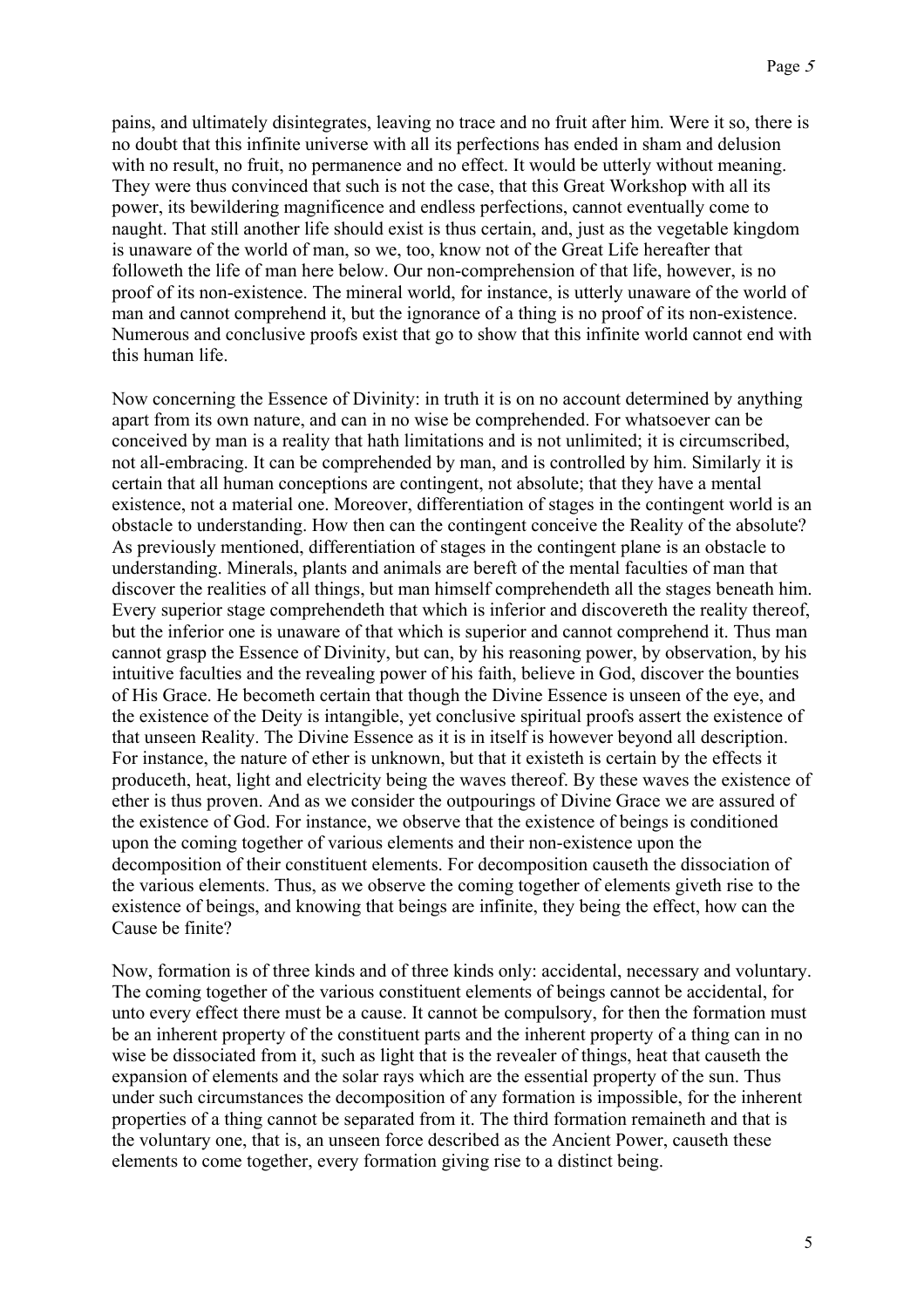As to the attributes and perfections such as will, knowledge, power and other ancient attributes that we ascribe to that Divine Reality, these are the signs that reflect the existence of beings in the visible plane and not the absolute perfections of the Divine Essence that cannot be comprehended. For instance, as we consider created things we observe infinite perfections, and the created things being in the utmost regularity and perfection we infer that the Ancient Power on whom dependeth the existence of these beings, cannot be ignorant; thus we say He is All-Knowing. It is certain that it is not impotent, it must be then All-Powerful; it is not poor, it must be All-Possessing; it is not non-existent, it must be Ever-Living. The purpose is to show that these attributes and perfections that we recount for that Universal Reality are only in order to deny imperfections, rather than to assert the perfections that the human mind can conceive. Thus we say His attributes are unknowable.

In fine, that Universal Reality with all its qualities and attributes that we recount is holy and exalted above all minds and understandings. As we, however, reflect with broad minds upon this infinite universe, we observe that motion without a motive force, and an effect without a cause are both impossible; that every being hath come to exist under numerous influences and continually undergoeth reaction. These influences, too, are formed under the action of still other influences. For instance, plants grow and flourish through the outpourings of vernal showers, whilst the cloud itself is formed under various other agencies and these agencies in their turn are reacted upon by still other agencies. For example, plants and animals grow and develop under the influence of what the philosophers of our day designate as hydrogen and oxygen and are reacted upon by the effects of these two elements; and these in turn are formed under still other influences. The same can be said of other beings whether they affect other things or be affected. Such process of causation goes on, and to maintain that this process goes on indefinitely is manifestly absurd. Thus such a chain of causation must of necessity lead eventually to Him who is the Ever-Living, the All-Powerful, who is Self-Dependent and the Ultimate Cause. This Universal Reality cannot be sensed, it cannot be seen. It must be so of necessity, for it is All-Embracing, not circumscribed, and such attributes qualify the effect and not the cause.

And as we reflect, we observe that man is like unto a tiny organism contained within a fruit; this fruit hath developed out of the blossom, the blossom hath grown out of the tree, the tree is sustained by the sap, and the sap formed out of earth and water. How then can this tiny organism comprehend the nature of the garden, conceive of the gardener and comprehend his being? That is manifestly impossible. Should that organism understand and reflect, it would observe that this garden, this tree, this blossom, this fruit would in no wise have come to exist by themselves in such order and perfection. Similarly the wise and reflecting soul will know of a certainty that this infinite universe with all its grandeur and perfect order could not have come to exist by itself.

Similarly in the world of being there exist forces unseen of the eye, such as the force of ether previously mentioned, that cannot be sensed, that cannot be seen. However, from the effects it produceth, that is from its waves and vibrations, light, heat, electricity appear and are made evident. In like manner is the power of growth, of feeling, of understanding, of thought, of memory, of imagination and of discernment; all these inner faculties are unseen of the eye and cannot be sensed, yet all are evident by the effects they produce.

Now as to the infinite Power that knoweth no limitations; limitation itself proveth the existence of the unlimited, for the limited is known through the unlimited, just as weakness itself proveth the existence of power, ignorance the existence of knowledge, poverty the existence of wealth. Without wealth there would be no poverty, without knowledge no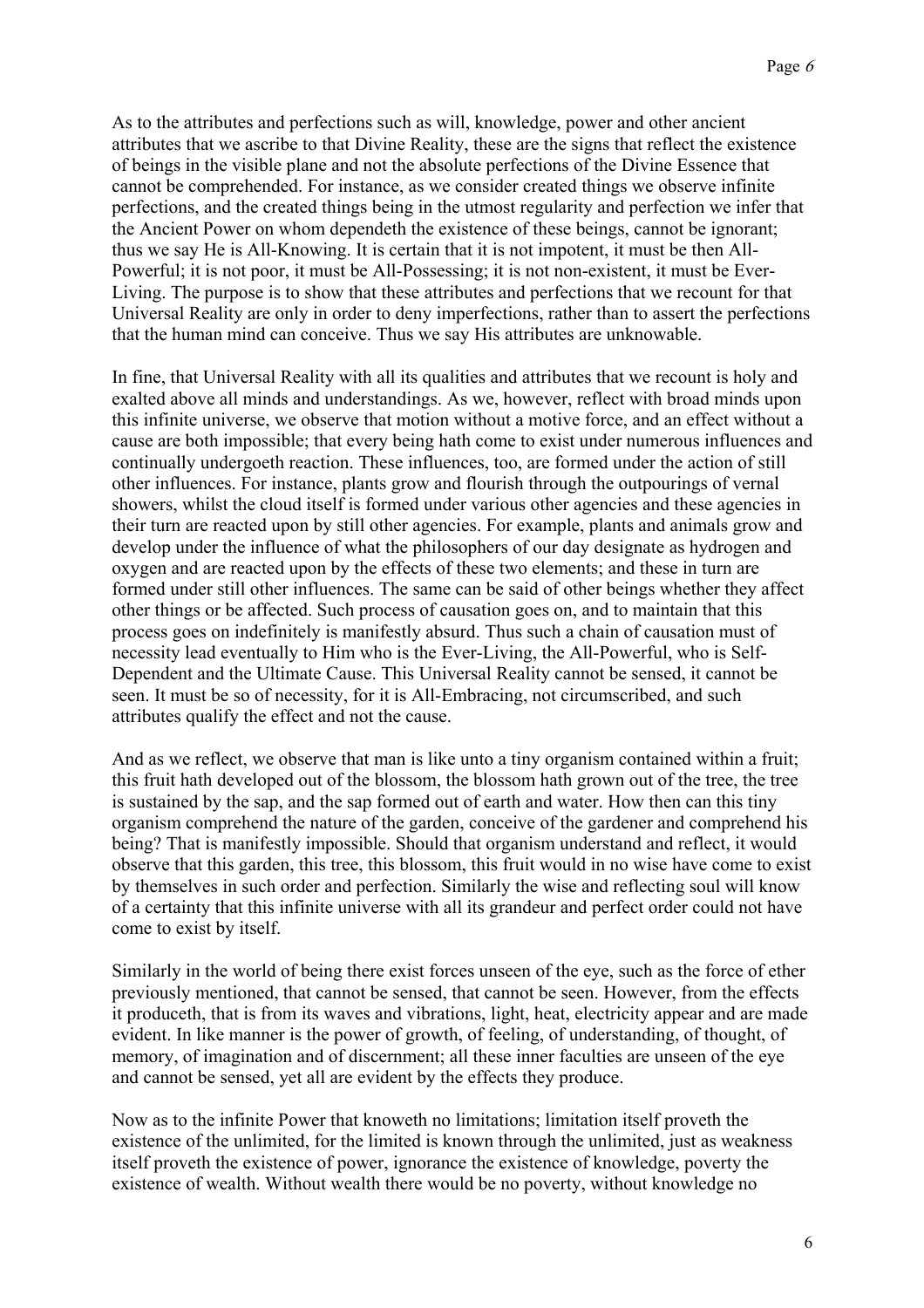ignorance, without light no darkness. Darkness itself is a proof of the existence of light for darkness is the absence of light.

Now concerning nature, it is but the essential properties and the necessary relations inherent in the realities of things. And though these infinite realities are diverse in their character yet they are in the utmost harmony and closely connected together. As one's vision is broadened and the matter observed carefully, it will be made certain that every reality is but an essential requisite of other

#### [Pages 21–28]

realities. Thus to connect and harmonize these diverse and infinite realities an all-unifying Power is necessary, that every part of existent being may in perfect order discharge its own function. Consider the body of man, and let the part be an indication of the whole. Consider how these diverse parts and members of the human body are closely connected and harmoniously united one with the other. Every part is the essential requisite of all other parts and has a function by itself. It is the mind that is the all-unifying agency that so uniteth all the component parts one with the other that each dischargeth its specific function in perfect order, and thereby co-operation and reaction are made possible. All parts function under certain laws that are essential to existence. Should that all-unifying agency that directeth all these parts be harmed in any way there is no doubt that the constituent parts and members will cease functioning properly; and though that all-unifying agency in the temple of man be not sensed or seen and the reality thereof be unknown, yet by its effects it manifesteth itself with the greatest power.

Thus it hath been proven and made evident that these infinite beings in this wondrous universe will discharge their functions properly only when directed and controlled by that Universal Reality, so that order may be established in the world. For example, interaction and co-operation between the constituent parts of the human body are evident and indisputable, yet this does not suffice; an all-unifying agency is necessary that shall direct and control the component parts, so that these through interaction and co-operation may discharge in perfect order their necessary and respective functions.

You are well aware, praised be the Lord, that both interaction and co-operation are evident and proven amongst all beings, whether large or small. In the case of large bodies interaction is as manifest as the sun, whilst in the case of small bodies, though interaction be unknown, yet the part is an indication of the whole. All these interactions therefore are connected with that all-embracing power which is their pivot, their centre, their source and their motive power.

For instance, as we have observed, co-operation among the constituent parts of the human body is clearly established, and these parts and members render services unto all the component parts of the body. For instance, the hand, the foot, the eye, the ear, the mind, the imagination all help the various parts and members of the human body, but all these interactions are linked by an unseen, all-embracing power, that causeth these interactions to be produced with perfect regularity. This is the inner faculty of man, that is his spirit and his mind, both of which are invisible.

In like manner consider machinery and workshops and the interaction existing among the various component parts and sections, and how connected they are one with the other. All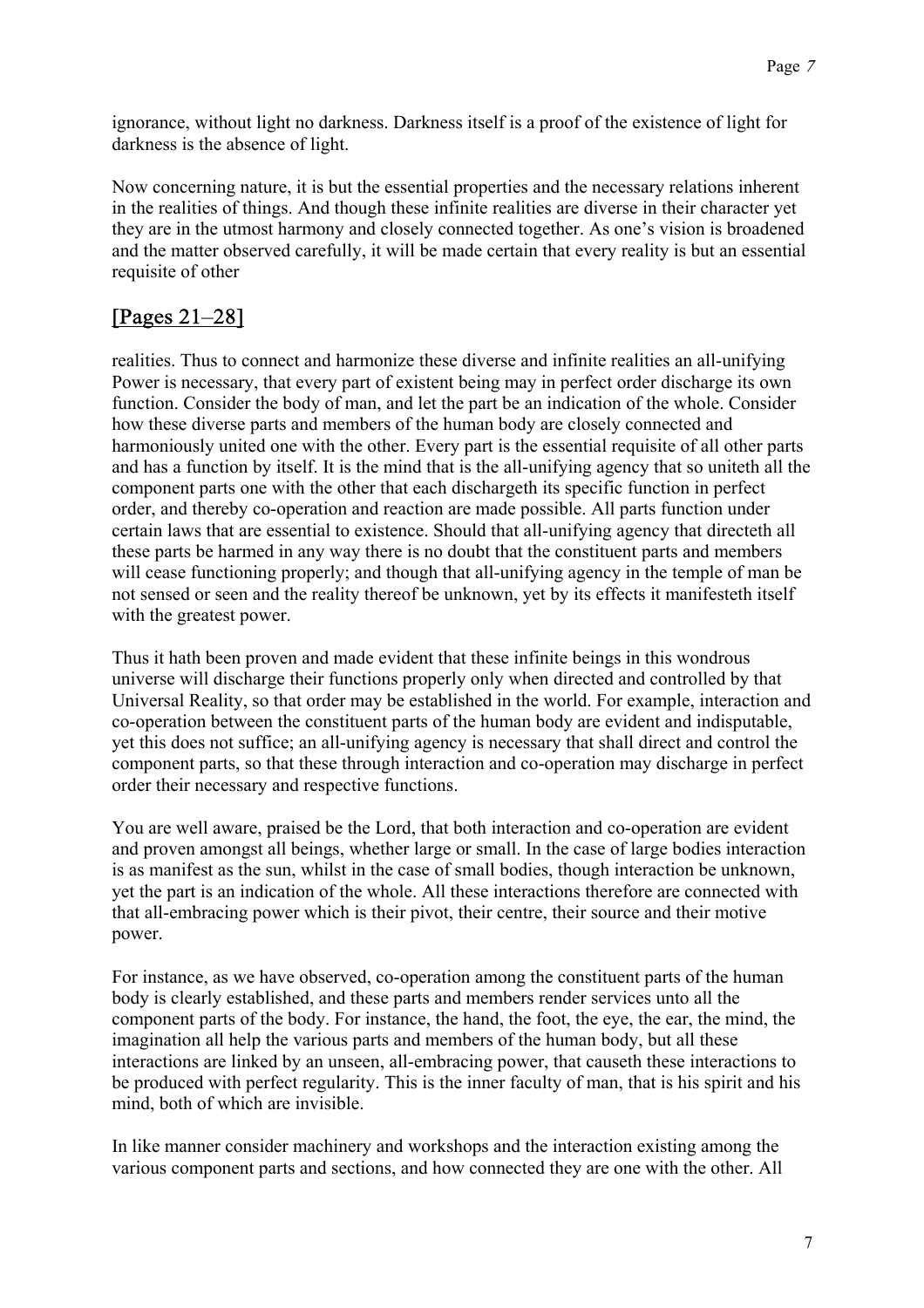these relations and interactions, however, are connected with a central power which is their motive force, their pivot and their source. This central power is either the power of steam or the skill of the mastermind.

It hath therefore been made evident and proved that interaction, co-operation and interrelation amongst beings are under the direction and will of a motive Power which is the origin, the motive force and the pivot of all interactions in the universe.

Likewise every arrangement and formation that is not perfect in its order we designate as accidental, and that which is orderly, regular, perfect in its relations and every part of which is in its proper place and is the essential requisite of the other constituent parts, this we call a composition formed through will and knowledge. There is no doubt that these infinite beings and the association of these diverse elements arranged in countless forms must have proceeded from a Reality that could in no wise be bereft of will or understanding. This is clear and proven to the mind and no one can deny it. It is not meant, however, that that Universal Reality or the attributes thereof have been comprehended. Neither its Essence nor its true attributes hath any one comprehended. We maintain, however, that these infinite beings, these necessary relations, this perfect arrangement must of necessity have proceeded from a source that is not bereft of will and understanding, and this infinite composition cast into infinite forms must have been caused by an all-embracing Wisdom. This none can dispute save he that is obstinate and stubborn, and denieth the clear and unmistakable evidence, and becometh the object of the blessed Verse: 'They are deaf, they are dumb, they are blind and shall return no more'.

Now regarding the question whether the faculties of the mind and the human soul are one and the same. These faculties are but the inherent properties of the soul, such as the power of imagination, of thought, of understanding; powers that are the essential requisites of the reality of man, even as the solar ray is the inherent property of the sun. The temple of man is like unto a mirror, his soul is as the sun, and his mental faculties even as the rays that emanate from that source of light. The ray may cease to fall upon the mirror, but it can in no wise be dissociated from the sun.

In short, the point is this, that the world of man is supernatural in its relation to the vegetable kingdom, though in reality it is not so. Relatively to the plant, the reality of man, his power of hearing and sight, are all supernatural, and for the plant to comprehend that reality and the nature of the powers of man's mind is impossible. In like manner for man to comprehend the Divine Essence and the nature of the great Hereafter is in no wise possible. The merciful outpourings of that Divine Essence, however, are vouchsafed unto all beings and it is incumbent upon man to ponder in his heart upon the effusions of the Divine Grace, the soul being counted as one, rather than upon the Divine Essence itself. This is the utmost limit for human understanding. As it hath previously been mentioned, these attributes and perfections that we recount of the Divine Essence, these we have derived from the existence and observation of beings, and it is not that we have comprehended the essence and perfection of God. When we say that the Divine Essence understandeth and is free, we do not mean that we have discovered the Divine Will and Purpose, but rather that we have acquired knowledge of them through the Divine Grace revealed and manifested in the realities of things.

Now concerning our social principles, namely the teachings of His Holiness Bahá'u'lláh spread far and wide fifty years ago, they verily comprehend all other teachings. It is clear and evident that without these teachings progress and advancement for mankind are in no wise possible. Every community in the world findeth in these Divine Teachings the realization of